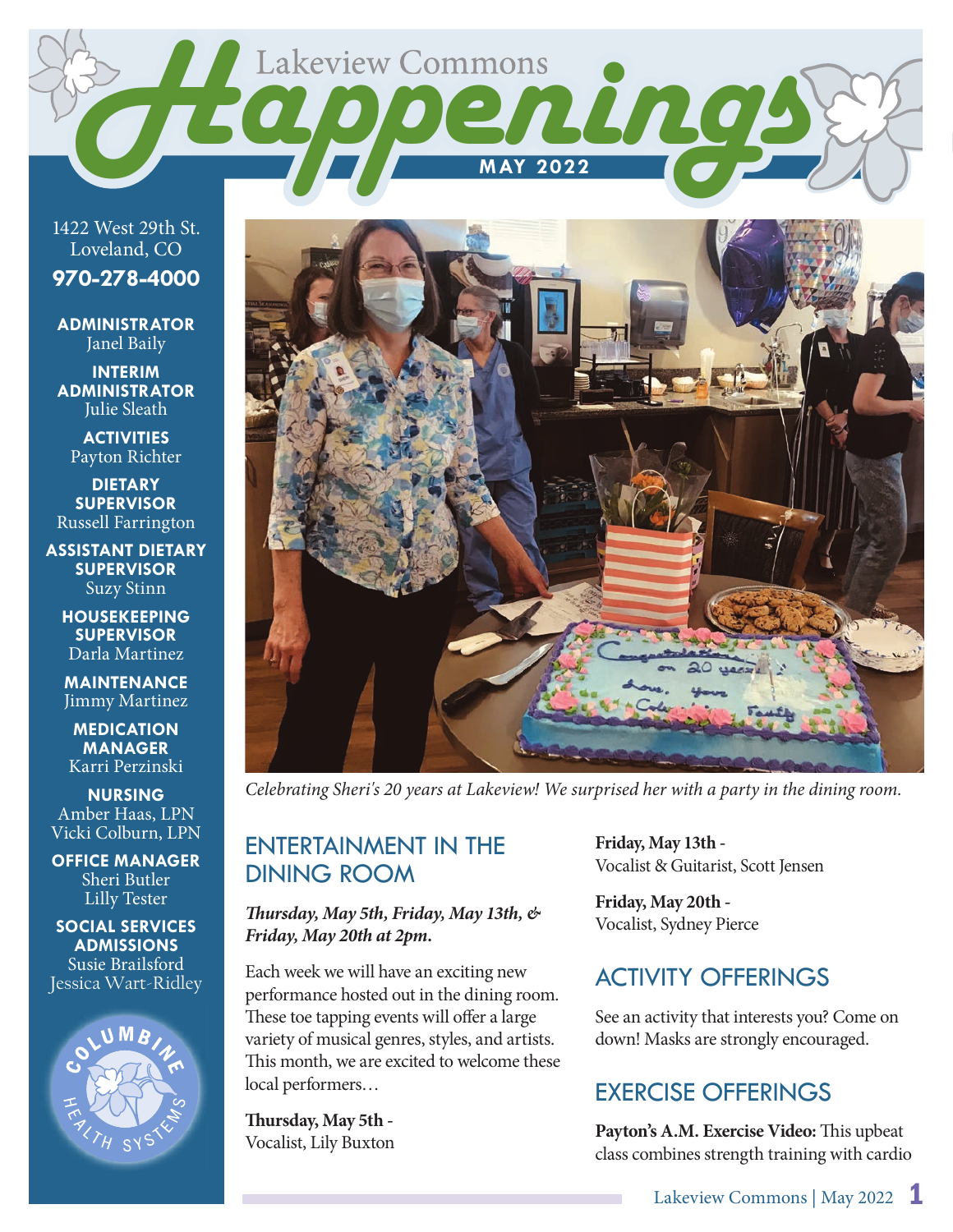to give a full body workout in a seated position. This class is offered in the Activity Room and is open to everyone. Payton will be on video leading the class. Follow her instructions and receive a great morning workout. Come on down and join us!

**Music and Movement Video with Heather:**  This exciting class offers the therapy of music and basic movement to create a class that is so fun, you forget you are exercising! Heather incorporates a theme to ensure that everyone has a joy filled time in her class!

**Power Bands Exercise Class:** We will be offering a fun resistance band exercise class each week to get your morning off to a strong start. Using stretchy bands, we will be exercising all parts of the body! Get your heart pumping and improve your strength resistance. Video viewing will be held in the Activity Room.

**Brain and Balance with Diane:** Join Diane in a comprehensive exercise of the mind and body! We will begin each class with some word scrambles to get our brains thinking. Then, we will do various seated exercises to get the blood pumping. Throughout the exercise, Diane will ask various questions to keep our minds sharp. All are welcome at this class in the Activity Room.

**The Tabernacle Choir, Piping Up!-Once a** week, we will watch The Tabernacle Choir at Temple Square and their orchestral performance, Piping Up! This church is dedicated to the universal language of music that has the power to bring joy, peace, and healing to its listeners. Made up of hundreds of volunteers from all walks of life, this unique music organization transcends cultural and generational boundaries and brings together people from around the world through stirring music. The Choir, the Orchestra at Temple Square, and the Bells on Temple Square act as goodwill ambassadors for The Church of Jesus Christ of Latter-day Saints.

#### On the weekends, we will be offering church streams of 4 different churches:

**Fit Factory with Payton:** Join Payton in the Fit Factory for a fun new exercise program based on building up our bodies! We will use different resistance techniques with exercise balls to give ourselves a full body workout. Fit Factory will be held in the Activity Room.

**Saturday Steppers:** Every Saturday, we will offer an exciting exercise class to get your feet moving and your heart pumping! We are excited to challenge ourselves with light weights and seated movements. Please join us in the Activity Room!

### RELIGIOUS OFFERINGS

Scenic Van Rides are finally back in session, and we are so happy to be able to incorporate them into our activity schedule once again. This month we will be headed to a few scenic places. Sign up for 1 of 13 spots on our scenic van ride to tour around Northern Colorado's most beautiful scenery. This month our Scenic Van rides will be held on Wednesday, May 4th & Tuesday the 10th at 1:30pm-we look forward to seeing you aboard!

**St John the Evangelist Catholic Parish-**At St. John's, we gather in fellowship, we reach out in mission, and we build on the foundation of Christian tradition. We hope you can join us for Mass, and that you can find a home in the many life-changing ministries at St. John's! Livestream video viewing in the Activity Room.

Thursday/Saturday Chronicle- Each week we will read a different chronicle containing all sorts of trivia and fun facts categorized for that day. We read aloud each section, reminisce over the past, and have lively conversation-all happening down in the Activity Room.



# **LAKEVIEW COMMONS BIRTHDAYS!**

**We have a few birthdays to celebrate this month!**

**Happy Birthday from all of your friends at Lakeview Commons!**

#### **RESIDENT BIRTHDAYS:**

Left, Right Center Dice Game- Each player takes a turn rolling the dice. Roll Left, Center, or Right and pass your token in the direction you roll. The last person with all the tokens is the winner! Come see if you will be LEFT in the dust or RIGHT on CENTER.

**Blanche…2nd Bonnie M….5th Betty…28th** 

#### **STAFF BIRTHDAYS:**



**Happy Hour-** Join us for soft music, drinks, and snacks among friends. Entertaining surprise each week varying from comedy to roleplay, small games to karaoke-event held in the Activity Room.

**Jeopardy-** Join us in the Activity Room for this game based exactly off the TV show. Test your knowledge in all different themes and see if your contestant can win!

**Non-Denominational Service-** Enjoy a short worship and sermon with fellow neighbors in the Activity Room each Sunday! This is a non-denominational service and welcomes all! Livestream video viewing in the Activity Room.

> Yardzee- Everyone is welcome at this fun dice game that will be jumbo sized! We will form teams and play Yahtzee just like old times—except our dice will be so big. Don't worry though, we have a bucket to roll them in!



*Emma H. lacing up her eye glass holder with beautiful clay beads. She did a great job with this craft!* 

**Trinity Lutheran Church-** Trinity Lutheran Church is a family and mission focused congregation of the Evangelical Lutheran Church in America. Founded in 1906, we are grounded in our 100+ year Swedish heritage and embrace the diversity of the twenty-first century. We welcome everyone to come for worship or experience a warm community through one of many fellowship groups. Livestream video viewing in the Activity Room.

**First Baptist Church-** First Baptist Church Loveland is an American Baptist Community with a history of mission, ministry, and fellowship that has guided First Baptist Church for over 138 years. We strive toward authentic spirituality over religion through silent prayer, glorious music, and stressing the concept of love instead of comparison or judgement. Livestream video viewing in the Activity Room.

# SCENIC VAN RIDES

# ADDITIONAL ACTIVITY OFFERINGS

**Eye Glass Cleaning/Walker Clean Out-** Use this time to sort through, toss out, sanitize, and tidy up your walker for incoming warm weather. This service is also paired with eye glass cleaning. Bring down any glasses, bifocals, or magnify lenses to be cleaned, sanitized, and refreshed. Let's get clean for spring with Payton in the activity room!

**Crossword Puzzle-** Come each week to challenge your brain in solving a big crossword puzzle. Recall and reminisce are the name of this game. No need to bring anything along, just your brain-we are ready to solve these puzzles!

**Dice Game: Pig-** Come join us for this high-speed game of Pig. Add the total number dice without rolling a double-if you roll a double, your score goes back to zero. Be the first to score 100 and be our dice game winner!

**Wheel of Fortune-** Can you solve these word games? You are the next contestant on the Wheel of Fortune! **Poker Club-** Come on down to the Activity Room for Penny Poker. We play traditional 7 card poker-bet with pennies and see how many hands you can win. Poker club seems to be growing every week-come join us!



*Bobbye C., Howard M., & Payton buckled in for the Scenic Van Ride.*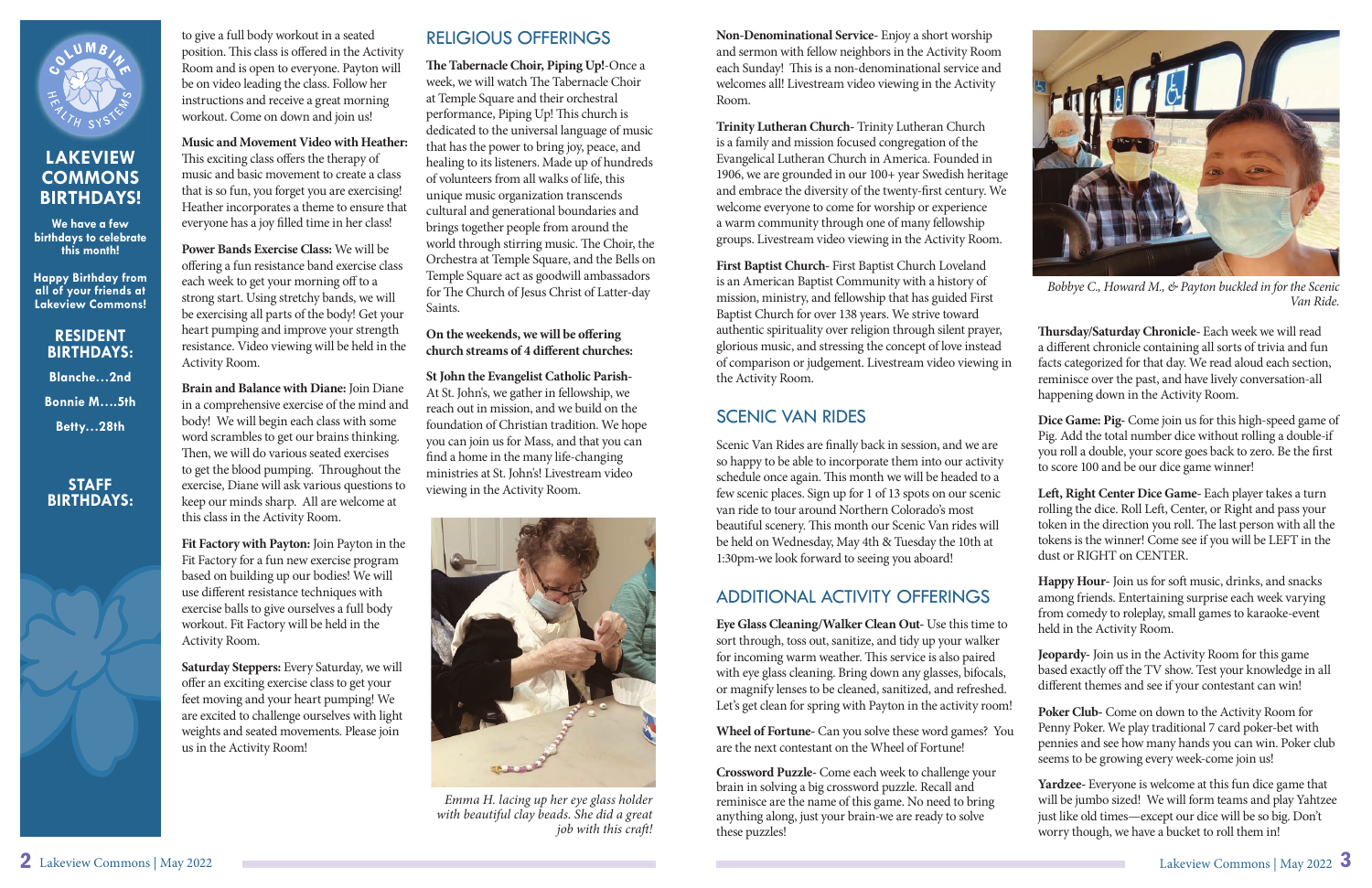| Sunday                                                                                                                                                                 | <b>Monday</b>                                                                                                                                                                                                         | Tuesday                                                                                                                                                                                                                             | Wednesday                                                                                                                                                                                                                                                                                    | Thursday                                                                                                                                                                                                                                                             | Friday                                                                                                                                                                       | Saturday                                                                                                                                                                                                              |
|------------------------------------------------------------------------------------------------------------------------------------------------------------------------|-----------------------------------------------------------------------------------------------------------------------------------------------------------------------------------------------------------------------|-------------------------------------------------------------------------------------------------------------------------------------------------------------------------------------------------------------------------------------|----------------------------------------------------------------------------------------------------------------------------------------------------------------------------------------------------------------------------------------------------------------------------------------------|----------------------------------------------------------------------------------------------------------------------------------------------------------------------------------------------------------------------------------------------------------------------|------------------------------------------------------------------------------------------------------------------------------------------------------------------------------|-----------------------------------------------------------------------------------------------------------------------------------------------------------------------------------------------------------------------|
| l May Day<br>9:00am- Non-Denominational Service<br>10:25am- Trinity Lutheran<br>1:30pm-Afternoon Cinema: Tombstone<br>4:00pm- First Baptist Church                     | 2 Happy Birthday<br><b>Blanche!</b><br>10:00am- Crossword Puzzle<br>11:00am- Wheel of Fortune<br>1:15pm- I Love Lucy<br>2:00pm- Music & Movement with Heather<br>3:15pm-Short Stories<br>4:00pm-Show: Nature          | $\overline{\mathbf{3}}$<br>9:00am-Beauty Shop<br>9:00am- Wii Bowling<br>10:00am- Move Your Noodle Exercise<br>11:00am-Walking Club<br>1:15pm-Bingo<br>2:15pm- Craft: May Baskets<br>3:15pm- Yardzee<br>4:00pm- Target Practice      | 9:00am- Nailcare Shasta<br>10:00am- Payton's A.M. Exercise Video<br>11:00am- The Tabernacle Choir Orchestra<br>1:30pm- Scenic Van Ride<br>1:30pm-Remember When Storytelling<br>with Ann Bradbury<br>2:45pm-Show: Dogs and More Dogs<br>4:00pm- Poker Club                                    | <b>5 Cinco De Mayo!</b><br><b>Happy Birthday, Bonnie!</b><br>10:00am- Thursday Chronicle<br>10:45am- Brain & Balance with Diane<br>1:15pm- The Andy Griffith Show<br>2:00pm- Happy Hour!<br>3:00pm- Yard Pong<br>4:00pm-Seated Charades with Priscilla               | $\bullet$<br>10:00am- Fit Factory<br>11:00am- Gardening Club<br>1:15pm- Poker Club<br>2:30pm- Show: Dogs and More Dogs<br>3:45pm- Ice Cream Cart!                            | 10:00am-Saturday Steppers<br>11:00am- Jeopardy<br>1:30pm- Musical Bingo<br>2:30pm-Dice Game: Pig<br>3:15pm- Saturday Chronicle<br>4:00pm-St. John's Mass                                                              |
| 8 Mother's Day<br>9:00am- Non-Denominational Service<br>10:25am-Trinity Lutheran<br>1:30pm-Bingo<br>2:45pm- Mother's/Daughter's Day Tea<br>4:00pm-First Baptist Church | 10:00am- Crossword Puzzle<br>11:00am- Wheel of Fortune<br>1:15pm- I Love Lucy<br>2:00pm- Music & Movement with Heather<br>3:15pm-Short Stories<br>4:00pm-Show: Nature                                                 | 10<br>9:00am-Beauty Shop<br>9:00am- Wii Bowling<br>10:00am-Move Your Noodle Exercise<br>11:00am-Walking Club<br>1:15pm-Bingo<br>1:30pm- Scenic Van Ride<br>2:15pm- Craft: Q-Tip Daisies<br>3:15pm-Yardzee<br>4:00pm-Target Practice | 10:00am- Payton's A.M. Exercise Video<br>11:00am-The Tabernacle Choir Orchestra<br>1:30pm-Remember When<br>Storytelling with Ann Bradbury<br>2:45pm- Are You Smarter Than a 5th Grader?<br>4:00pm- Poker Club                                                                                | 12<br>10:00am-Thursday Chronicle<br>10:45am- Brain & Balance with Diane<br>1:15pm- The Andy Griffith Show<br>2:00pm- Happy Hour!<br>3:00pm- Yard Pong<br>4:00pm-Seated Charades with Priscilla                                                                       | 13<br>10:00am-Choga<br>11:00am- Gardening Club<br>1:15pm- Poker Club<br>2:00pm- Entertainment in the Dining<br>Room with Scott Jensen<br>3:45pm- Ice Cream Cart!             | 14<br><b>10:00am-Exercise Video</b><br>11:00am- Jeopardy<br>1:30pm- Musical Bingo<br>2:30pm- Let, Right, Center Dice Game<br>3:15pm- Saturday Chronicle<br>4:00pm-St. John's Mass                                     |
| 15<br>9:00am- Non-Denominational Service<br>10:25am- Trinity Lutheran<br>1:30pm-Bingo<br>2:30pm- Cornhole<br>3:30pm-Short Stories<br>4:00pm-First Baptist Church       | 16<br>10:00am- Crossword Puzzle<br>11:00am- Wheel of Fortune<br>1:15pm- I Love Lucy<br>2:00pm- Music & Movement with Heather<br>3:15pm-Short Stories<br>4:00pm-Show: Nature                                           | 17<br>9:00am-Beauty Shop<br>9:00am- Wii Bowling<br>10:00am- Move Your Noodle Exercise<br>11:00am-Food Discussion<br>1:15pm-Craft: DYI (DO It Yourself)<br>Bird Feeder<br>2:15pm-Bingo<br>3:15pm-Yardzee<br>4:00pm-Target Practice   | 18<br>9:00am-Nailcare Shasta<br>10:00am- Payton's A.M. Exercise Video<br>11:00am- The Tabernacle Choir<br>Orchestra<br>1:30pm-Resident Council<br>2:45pm-Remember When<br>Storytelling with Ann Bradbury<br>4:00pm- Poker Club                                                               | 19<br>10:00am- Walker Clean Out &<br><b>Eyeglass Cleaning</b><br>10:45am- Brain & Balance with Diane<br>1:15pm- The Andy Griffith Show<br>2:00pm- Entertainment in the Dining<br>Room with Lily Buxton<br>3:00pm-Yard Pong<br>4:00pm- Seated Charades with Priscilla | 20<br>10:00am- Fit Factory<br>11:00am-Show: Nature<br>1:15pm- Poker Club<br>2:00pm-Entertainment in the Dining<br>Room with Sydney Pierce<br>3:45pm- Ice Cream in the Lobby! | 21<br>10:00am-Saturday Steppers<br>11:00am- Jeopardy<br>1:30pm- Musical Bingo<br>2:30pm- Dice Game: Pig<br>3:15pm- Saturday Chronicle<br>4:00pm-St. John's Mass                                                       |
| 22<br>9:00am- Non-Denominational Service<br>10:25am-Trinity Lutheran<br>1:30pm-Bingo<br>2:30pm- Cornhole<br>3:30pm-Short Stories<br>4:00pm- First Baptist Church       | 23<br>10:00am- Exercise Video<br>11:00am- Dogs And More Dogs<br>1:15pm- I Love Lucy<br>2:00pm- Music & Movement with Heather<br>3:15pm-Show: Nature Scene<br>4:00pm-Show: Nature                                      | 24<br>9:00am- Beauty Shop<br>9:00am- Wii Bowling<br>10:00am-Move Your Noodle Exercise<br>11:00am-Walking Club<br>1:15pm-Bingo<br>2:15pm- Craft: Memorial Day Wreath<br>3:15pm-Yardzee<br>4:00pm- Target Practice                    | 25<br>10:00am- Payton's A.M. Exercise Video<br>11:00am- Seated Charades with Priscilla<br><b>1:30pm-</b> Remember When Storytelling $\begin{array}{ c c c c }\n1:15\text{pm}$ - The Andy Griffith Show with Ann Bradbury<br>2:45pm- Are You Smarter Than a 5th Grader?<br>4:00pm- Poker Club | 26<br>10:00am- Thursday Chronicle<br>10:45am- Brain & Balance with Diane<br>2:00pm- Happy Hour!<br>3:30pm-Yard Pong<br>4:00pm- Seated Charades with Priscilla                                                                                                        | 27<br>10:00am- Exercise Video<br>11:00am-Poker Club<br>1:30pm-Afternoon Cinema: Mrs. Doubtfire<br>4:00pm- Ice Cream in the Lobby!                                            | <b>28 Happy Birthday,</b><br><b>Betty!</b><br>10:00am-Saturday Steppers<br>11:00am- Jeopardy<br>1:30pm- Musical Bingo<br>2:30pm- Left, Right, Center Dice Game<br>3:15pm-Saturday Chronicle<br>4:00pm-St. John's Mass |
| 29<br>9:00am- Non-Denominational Service<br>10:25am- Trinity Lutheran<br>1:30pm-Bingo<br>2:30pm- Cornhole<br>3:30pm-Short Stories<br>4:00pm-First Baptist Church       | <b>30 Memorial Day!</b><br>10:00am-Show: Nature<br>11:00am- Wheel of Fortune<br>1:15pm- I Love Lucy<br>2:00pm- Music & Movement with Heather<br>3:15pm-Short Stories<br>4:00pm- Memorial Day at Arlington<br>Cemetery | 31<br>9:00am- Beauty Shop<br>9:00am- Wii Bowling<br>10:00am-Move Your Noodle Exercise<br>11:00am-Walking Club<br>1:15pm-Bingo<br>2:15pm- Craft: Father's Day Baseball Mitts<br>3:15pm-Yardzee<br>4:00pm- Target Practice            | <b>Lakeview Commons • Assisted Living</b>                                                                                                                                                                                                                                                    |                                                                                                                                                                                                                                                                      | 3:30pm Every Day                                                                                                                                                             | <b>All activities are</b><br>subject to change.                                                                                                                                                                       |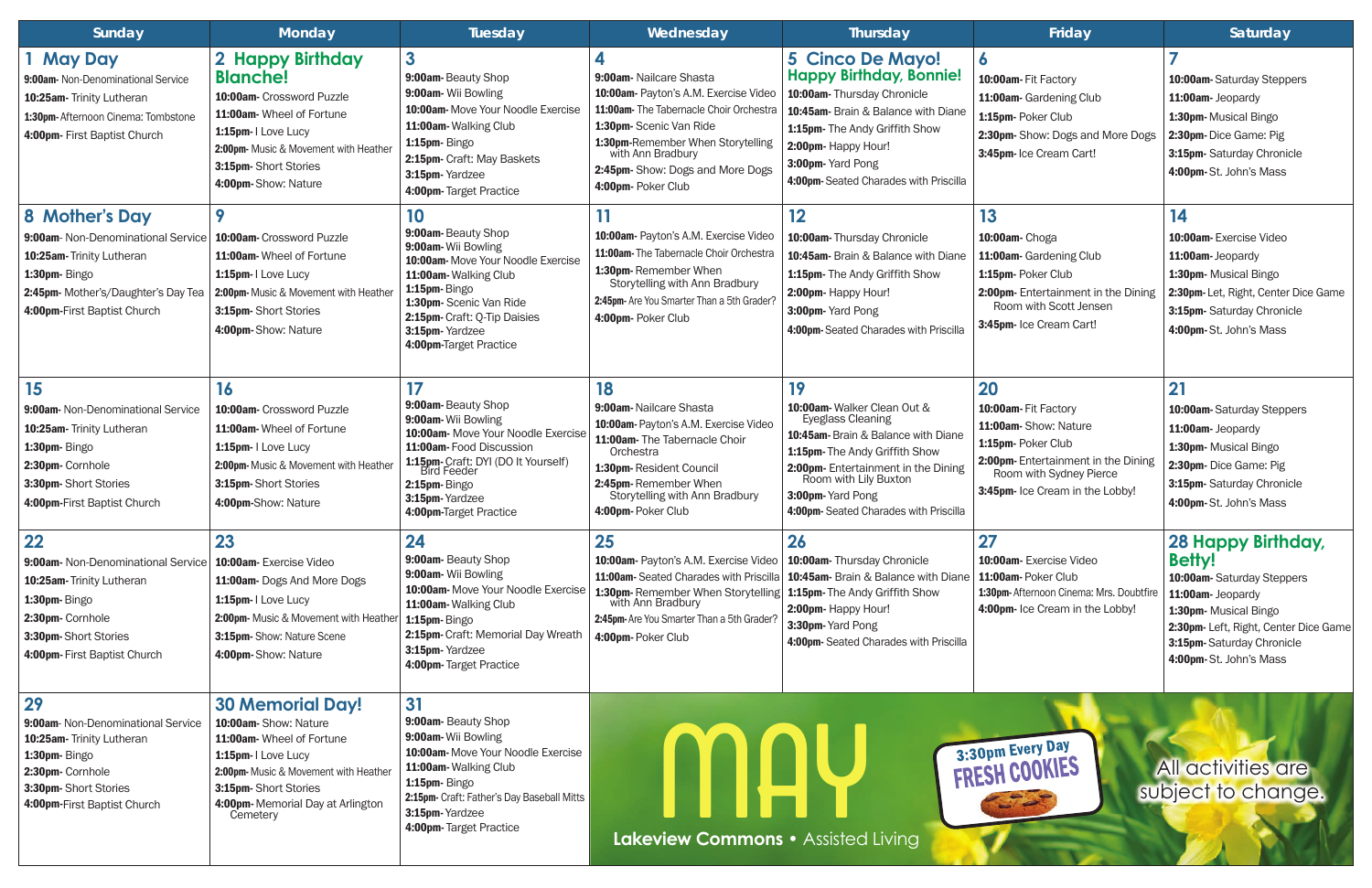**Corn Hole-** Ever heard of the classic barbeque game of Corn Hole? Maybe Bags, Baggo, Chuck-O? Toss bean bags onto raised platforms. Make it on the board? 1 point. Make it in the hole? 3 points. First team to 21, wins. Come and join us in the Activity Room!

# SHOW OFFERINGS

**All Showings Will Occur in the Activity Room** 

**I Love Lucy-** Lucy Ricardo is the wacky wife of Cuban bandleader Ricky Ricardo. Living in New York, Ricky tries to succeed in show business while Lucy -- always trying to help -- usually manages to get in some kind of trouble that drives Ricky crazy. This television classic is sure to get the giggles going!

The Andy Griffith Show-Follows a small town sheriff and his bumbling but wellmeaning deputy. It may be quiet and relatively crime free in Mayberry, and its sheriff's demeanor may appear easygoing, but Andy Taylor is always on the case. The warm stories and subtle humor of this universally adored television classic continue to charm and captivate audiences more than 50 years after its original airing.

**Nature-** This documentary brings the beauty and wonder of the natural world into your home becoming, in the process, the benchmark for natural history programs. Capturing the splendor of the natural world from the African Plains to the Antarctic Seas.

**Dogs and More Dogs-** Where do dogs in all their amazing diversity come from? Tradition says that thousands of years ago someone tamed a wolf pup, thus creating the first of our best friends. But many scientists disagree. On "Dogs and More Dogs," NOVA goes to the dogs—and to leading researchers-to find out the truth.

**Cinemas-** We have several different cinema options for all residents to attend in the Activity Room. Payton is open ears for movie recommendations-please feel free to give her some. This month our cinemas include…

**Tombstone-** This 1993 American Western film was directed by George P. Cosmatos, written by Kevin Jarre (who was also the original director, but was replaced early in production), and stars Kurt Russell and Val Kilmer, with Sam Elliott, Bill Paxton, Powers Boothe, Michael Biehn, and Dana Delany in supporting roles, as well as narration by Robert Mitchum. The film is loosely based on events in Tombstone, Arizona, including the Gunfight at the O.K. Corral and the Earp Vendetta Ride, during the 1880s. It depicts a number of Western outlaws and lawmen, such as Wyatt Earp, William Brocius, Johnny Ringo, and Doc Holliday.

**Mrs. Doubtfire-** Daniel Hillard (Robin

**Memorial Day at Arlington Cemetery-**We will watch the live stream video, via

YouTube, of the Memorial Day service at Arlington Cemetery to commemorate and honor those who have served in our United States forces.

**Craft**-Join us for a fun craft each week! No experience necessary—just bring your creativity! Crafts will occur in the Activity Room.

**Remember When Stories with Ann Bradbury-** This is an interactive storytime for older adults designed to get them engaged in sharing their own stories and memories. Each visit is based on a different theme and includes short stories, songs, pictures, and props. Topics will include holidays, fashion, pets, school, and family/home. Come on down to join Ann Bradbury in the Activity Room.

Are You Smarter Than a 5th Grader? - Come on down and play this super fun game to find out if you are, in fact, smarter than a 5th grader. Questions are based on current elementary school curriculum, and you may be surprised what you do (and don't) know! Come on down to the Activity Room to join us in the 'classroom.'

Williams), a struggling out-of-work actor, will do anything for his kids. After losing custody in a messy divorce, he creates the kindly alter ego of Scottish nanny, Mrs. Doubtfire in a desperate attempt to stay in their lives. As his new character takes on a life of its own, Mrs. Doubtfire teaches Daniel more than he bargained for about how to be a father. A hilarious and heartfelt story about holding onto your loved ones against all odds, and proves we're truly better together.

into the buckets. When a score is made the bucket is removed. The first team to get rid of all their buckets wins!

**Lakeview Commons Ice Cream Cart-** The Ice Cream Cart is back just in time for the warm weather! Listen for the timeless tunes, along with a sweet ice cream treat each week. This will be delivered straight to your door by your **favorite sweet treat delivery gal!**

# NAIL CARE

We will be having a new nail technician, Shasta, take care of all of your nail care needs. She will be here every other Wednesday and asks that all residents are signed up by Tuesday of the day prior if they are in need of services. This is a paid service and can easily be taken out of your Personal Funds Account. **Residents MUST speak** 



**Bingo-** Bring your quarters with you because we are playing Quarter Bingo! Only \$1.50 in quarters is all you need to participate. Quarters can be retrieved from the front desk through your personal funds account! Even if you do not have quarters, do not let this stop you from having some fun at Bingo-candy is always available to win! Each week, we will play 4 classic games of Bingo followed by 1 'Blackout' round. This activity will occur in the Activity Room.

Classic Round- .25 to play, Blackout Round- .50 to play

**Short Stories-** Each story is a simple, inspirational reading read from Chicken Soup for the Soul. Comments and questions on the reading are welcomed after each one. If you are unable to see to read, or just can't stay focused reading, this is the activity for you! Held in the Activity Room.

**Gardening Club-** Do you have a green thumb? Did you once have a lavish garden and flowers that bloomed for months? Well, the Gardening Club at Lakeview might be the club for you. Each week we will meet and put our plant skills to good use, whether that's planting our own garden, sprouting plants from seeds, painting flower pots, or watching new ways to garden in the comfort of a facility. Come show us your gardening and planting skills in the Activity Room!

**Yard Pong-** All are invited to the Activity Room to join in this fun game of strategy and aim. Residents will be placed into teams and large buckets will be arranged in a triangle shape. Residents will have two chances to toss a beanbag

**Wii Bowling-** Like actual bowling, but with a remote. Perform the motions as if you were bowling and your character will match on the screen. This activity will be held in the Activity Room on Tuesday's at 8:45am, right after breakfast. If you would like to learn how to play Wii bowling, please let Payton know! Wii Bowling Team- Nancy G., Carol, Byron, & Helen D.

**Target Practice-** Come shoot your shot at target practice where we use Nerf guns to take down big game for points. Be the sharpest shooter and be awarded a prize-come on down to the Activity Room to play.

**Musical Bingo-** Join us in the Activity Room for this fun Bingo-music combination game. We will play multiple games with prizes; no money required! All are welcome to try this fun, toe tappin' game.

**Seated Charades with Priscilla-** Calling all actors and actresses to the activity room to join Priscilla in this fun game of seated Charades. Grab a word- by using only movement and small noises, act out that word. Other residents will try to guess what you are! Lots of laughs and smiles to come from this acting game!

# **BEAUTY SHOP**

**Beauty shop hours are every Tuesday from 9:00 am – 2:30 pm.**

**Residents MUST speak with the front desk and inform them of what services they want by Monday at 4pm. If you are seen weekly, you must still call the front desk and let them know what services you will need. Lakeview Commons is fortunate to have Nicole who provides hair care for our residents. Gratuity is optional.**

- **Shampoo and Set \$20.00**
	- **Wash Only \$5.00**
- **Women's Cut \$18.00**
- **Men's Cut \$15.00**
- **Shampoo, Cut and Set \$32.00**
	- **Permanent with Cut and Style \$70.00**
- **Hair Color (includes Shampoo and Set) \$35.00**
- **Hot Oil Treatment \$5.00**



*Carol B., Sharon C., & Elaine M. getting a good morning stretch in at our Power Bands Exercise Class.*